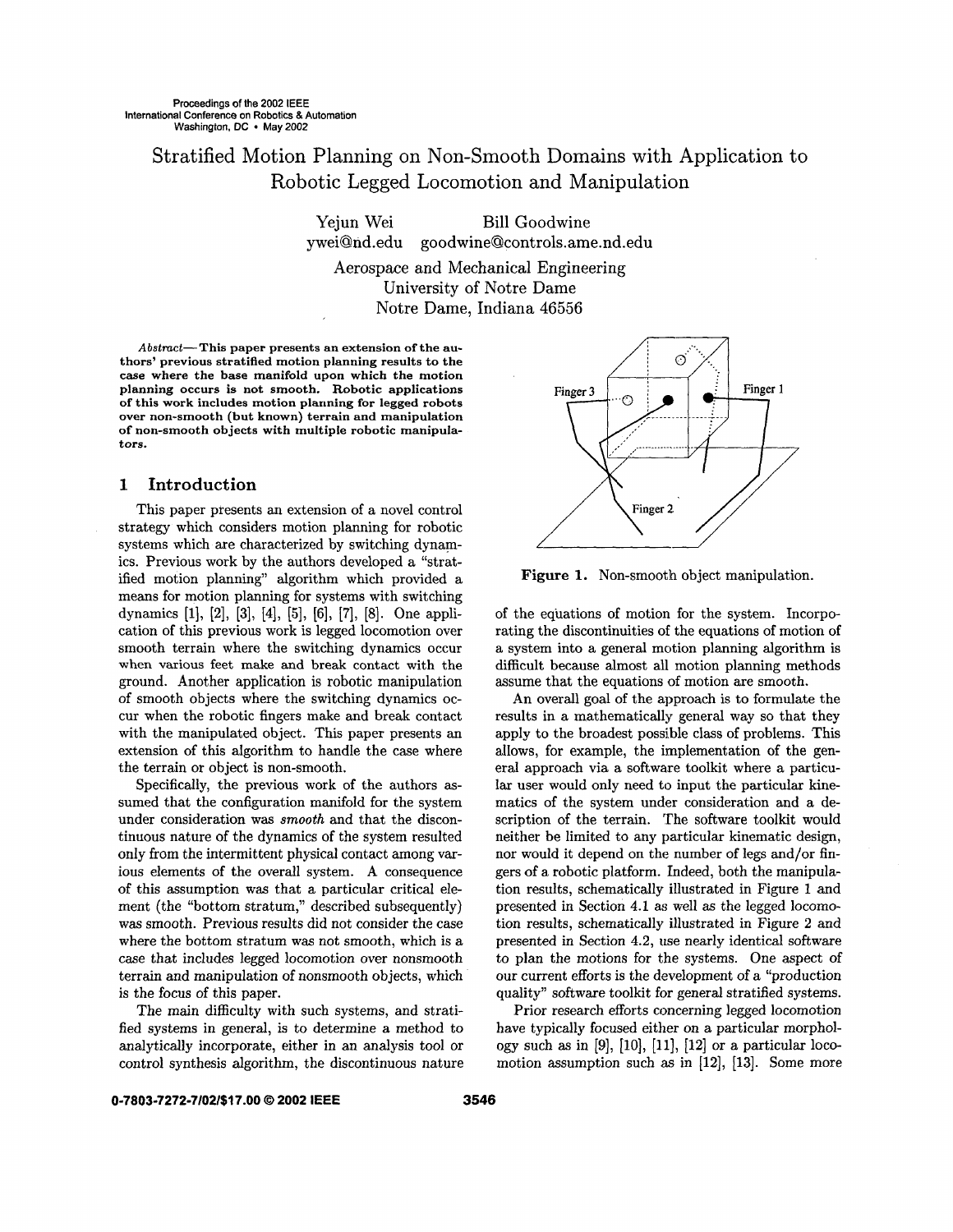<span id="page-1-0"></span>

**Figure 2.** Hexapod locomotor on nonsmooth terrain.

general results exist, such **as** in **[14], [15], [13].** In contrast to robotic legged locomotion, many results in robotic grasping and manipulation are formulated in a manner that is independent of the morphology of the gripper, such as in **[16].** Many efforts considered the analysis of grasp stability and force closure [17], **[18], [19],** motion planning assuming continuous contact **[20], [21], [22]** and haptic interfaces **[23], [24], [25].** Finger gaiting **has** been implemented in certain instances **[as], [27], [28]** and also partially considered theoretically **[5], [29], [30], [31].** Perhaps the approach which most closely mirrors that of the subject of this proposal is in **[16]** where notions of coritrollability and observability from "standard" control theory are applied to grasping (however, these results are limited to the linear case and do not allow for fingers to intermittently contact the object). In contrast the current work, none of these methods directly use the inherent geometry of stratified configuration spaces to formulate results which span many different morphologies and assumptions.

# **2 Smooth Stratified Systems**

This work is an extension of previous work by the authors; therefore, a short review of previous results is necessary. This section outlines the stratified motion planning method for smooth systems, which forms the basis for the extension to non-smooth stratified case. Many details are necessarily omitted, and the interested reader is referred to [1], [2], [3], [4], [5], [6], [7], **[8]** for a complete, detailed exposition.

**A** simple example will provide an intuitive understanding of the geometry inherent in stratified systems. Consider the simplistic example two fingers intermittently engaging the a smooth object, such as a sphere. The set of configurations corresponding to one of the robots engaging the object is a smooth codimension one submanifold contained in the configuration space.



**Figure 3.** Configuration manifold structure for two cooperating robots.

The same is true when the other robot engages the object. Similarly, when both robots engage the object, the system is on a smooth codimension two submanifold of the configuration space formed by the intersection of the single contact submanifolds. Each submanifold is referred to as a *stratum.* The structure of the configuration manifold for such a system is abstractly illustrated in Figure **3.** 

More generally, let  $S_0$  denote the system's entire configuration manifold and  $S_i \subset S_0$  denote the smooth codimension one submanifold of  $S_0$  that corresponds to all configurations where only the ith robot engages the object. Denote, the intersection of  $S_i$  and  $S_j$ , by  $S_{ij}$  =  $S_i \cap S_j$ . The set  $S_{ij}$  physically corresponds to states where both the ith and jth robots engage the object. Further intersections can be similarly be recursively defined:  $S_{ijk} = S_i \cap S_j \cap S_k = S_i \cap S_{jk}$ , etc. The lowest-dimensional stratum will be called the *bottom stratum.* All our previous efforts have assumed that all the strata are smooth manifolds, which, as illustrated subsequently, will not be true in the case of nonsmooth objects or terrain.

We assume that the equations of motion on each stratum are of the form

$$
\dot{x} = g_{I,1}(x)u_{I,1} + \cdots + g_{I,n_I}(x)u_{I,n_I}, \qquad (1)
$$

where the first subscript,  $I$ , indexes the stratum upon which the equations are defined. The motion planning algorithm for smooth stratified systems is based upon the method presented in **[32].** The approach is to construct an *extended system* in which the original set of equations of motion is appended with Lie bracket vector fields associated with which are *fictitious* inputs. For the extended system, motion planning is trivial since it is constructed so that the span of all the vector field is full rank. Formal algebraic computations utilizing indeterminates, *bi,* formal exponential expansions of the form  $e^{b_i} = 1 + b_i + \frac{b_i^2}{2!} + \cdots$  which can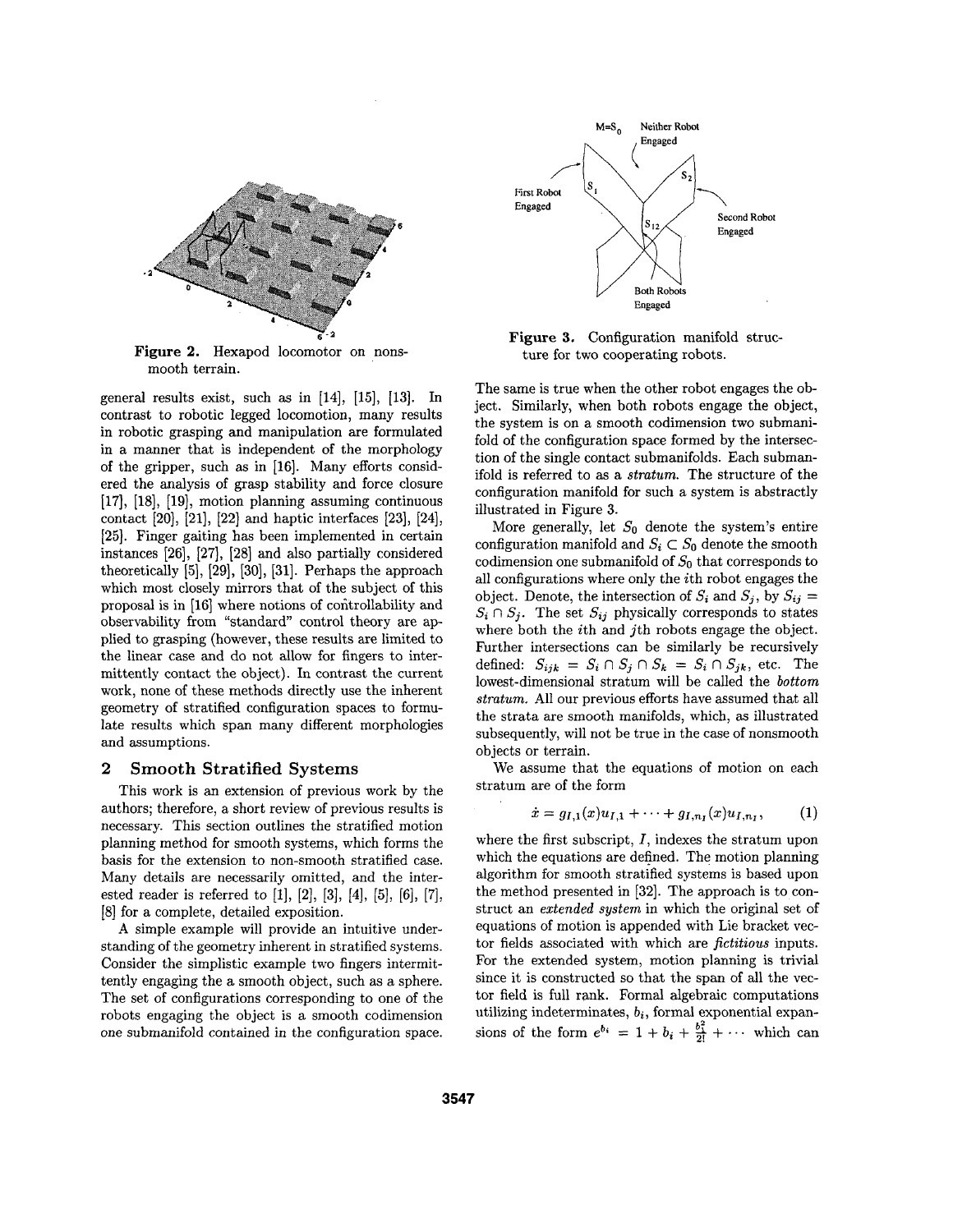<span id="page-2-0"></span>be related to solutions of the original equations **1** and approximations to Lie brackets of the form

 $\phi_{\epsilon}^{-g_2} \circ \phi_{\epsilon}^{-g_1} \circ \phi_{\epsilon}^{g_2} \circ \phi_{\epsilon}^{g_1}(x) = \phi_{\epsilon}^{[g_1, g_2]}(x) + \mathcal{O}(\epsilon^3),$  (2) where  $\phi_1^{g_1}(x_0)$  represents the solution of the differential equation  $\dot{x} = g_1(x)$  at time  $\epsilon$  starting from  $x_0$  provide a mechanism to determine the real control inputs.

For stratified system, if it is the case that the Lie bracket between the vector fields which switch the system among strata and any other vector fields is zero (called "Lie bracked decoupling," which will always be satisfied with holonomic manipulators. See [4] for a complete discussion.), then it is straight forward to show that vector fields defined on *multiple strata* can be considered simultaneously in the motion planning algorithm (a detailed explanation can be found in **[7]).**  An outline of the algorithm is as follows.

- 1. Check that the Lie bracket decoupling assumption holds.
- 2. Check that the stratified system is controllable  $(see [1], [3]).$
- 3. Determine a *nominal trajectory* in the bottom stratum.
- **4**  Construct the *extended stratified system* on the bottom strata. This is of the form

$$
\dot{x} = g_1(x)v_1 + \cdots g_m(x)v_m
$$
  
+ 
$$
\underbrace{g_{m+1}v_{m+1}\cdots+g_nv_n}_{\text{from higher strata}}
$$
  
+ 
$$
g_{m+1}v_1 + \cdots + g_nv_n
$$

+ 
$$
\underbrace{g_{n+1}v_{n+1} + \cdots + g_{p}v_{p}}_{\text{any Lie brackets}},
$$
 (3)

where the  $\{g_1, \ldots, g_p\}$  span  $T_xS_0$  and are the control vector fields from multiple strata, the inputs  $v_1, \ldots, v_n$  are real, and the inputs  $v_{n+1}, \ldots, v_p$  are *fictitious.* 

- **5.** Construct the *formal equation,* which is simply Equation 3 written in indeterminates,  $\dot{S}(t)$  =  $S(t)(b_1v_1 + \cdots + b_sv_s)$ , where the  $S(t)$  are polynomial Lie series (see **[32]** for details).
- 6. Construct the Chen-Fleiss series, namely,  $S(t)$  = respect to time and equate the coefficients of the  $b_i$ 's in the resulting equation with the coefficients of the corresponding *bi's* in the equation in the previous step, to construct ordinary differential equations for the *backward Philip Hall coordinates,*   $e^{h_s(t)b_s}e^{h_{s-1}(t)b_{s-1}}\cdots e^{h_1(t)b_1}$ , differentiate it with *hi.*
- **7.** Solve the o.d.e.'s from the previous step to determine the *hi's* to determine how long the system should flow along each basis element, *bi* to reach the goal point. If the *bi* represents a Lie bracket, then an approximation of the form of Equation 2 should be used.

*8.* If two sequential *bi's* belong to different strata, then the decoupled vector field (checked in step 1) must be actuated to switch strata.

Unfortunately, most of these steps are rather involved, but space limitations prevent the inclusion of most detail. Again, references **[32],** [33] provide a good overview of the nonstratified version of the algorithm, and references [l], **[2],** [3], [4], *[5],* **[6], [7], [8]** present the *smooth* stratified version.

#### **3 Nonsmooth Stratified Systems**

In this section we consider the geometry of a nonsmooth stratified system and the manner in which the motion planning algorithm outlined in Section 2 can be extended to the non smooth case. Consider the case of the four fingers manipulating the cube illustrated in Figure 4. If each finger has, say, three revolute joints, then the overall configuration space for the system is  $S_0 = \text{SE}(3) \times S^{3 \times 4}$ , where SE(3) describes the configuration of the cube and  $S^{3\times 4}$  represents the configuration of the joints. As described in Section 2, if the object were smooth, then the set of all configurations where one finger contacts the object defines a *smooth* codimension one submanifold of  $S_0$ . However, since the object is not smooth, the set of configurations where the finger contacts the cube will be the *union* of **6** disconnected smooth manifolds *with boundary.* 



**Figure 4.** A polygonal object.

In general, we use stratum  $S_{I_mJ_nK_pL_q}$ , where  $1 \leq$  $I < J < K < L \leq 4$  and  $m, n, p$  and  $q$  are different integers between 1 and **6,** to represent the configuration when four fingers *I, J, K* and L are in contact with surfaces *m, n,p* and *q* respectively. Similarly, stratum  $S_{I_m, J_n, K_p}$  represents the configuration when three of the four fingers, *I, J* and *K,* are in contact with the surfaces *m, n* and *p* of the object respectively. The level of the stratum is referred to as its codimension. Thus, the bottom stratum for the structure our system is on the 4th level and contains all the strata with codimenion 4 representing all the four fingers are in contact with the cube. And, all the strata representing three of the four fingers are in contact with the cube are in level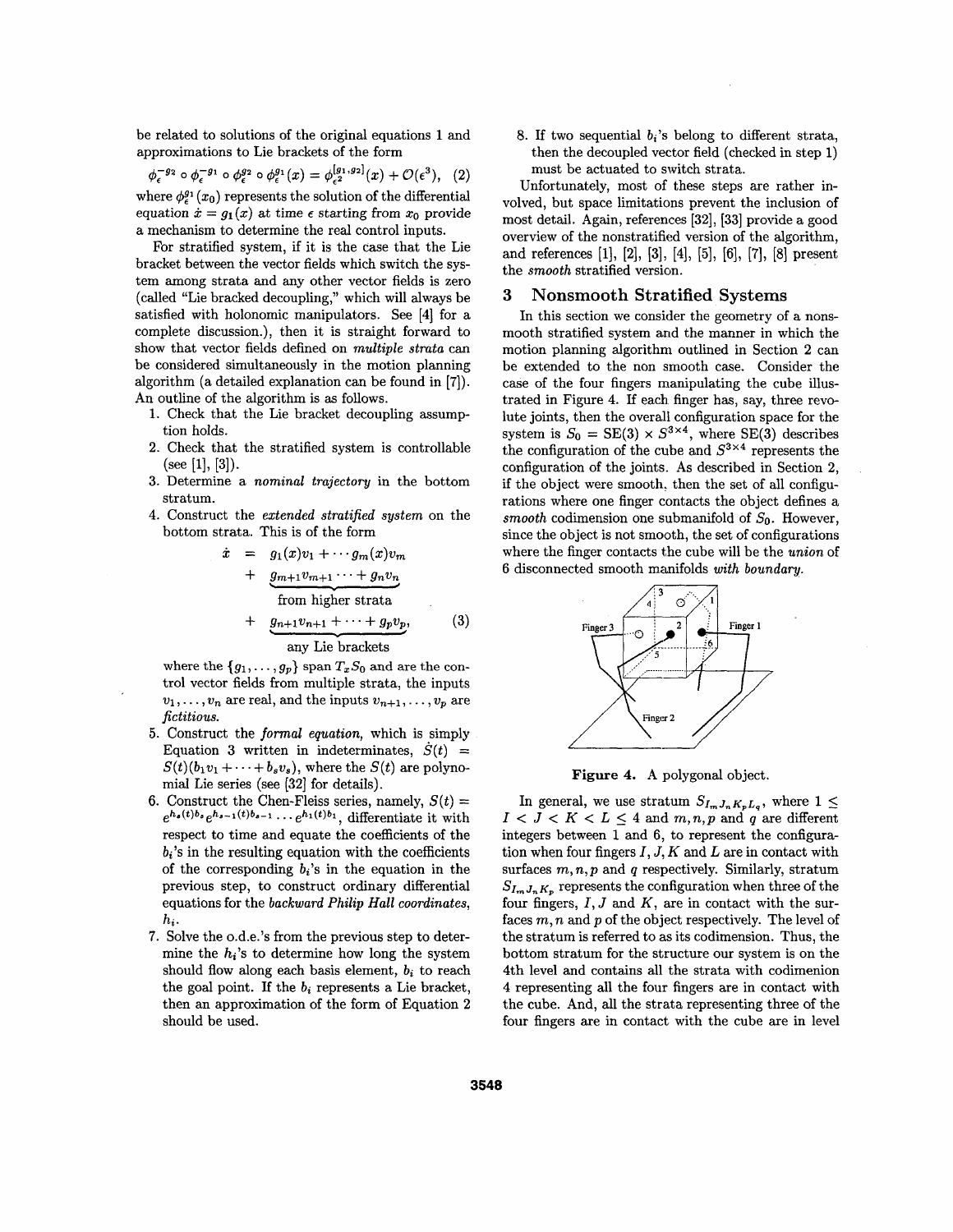**3.** Part of the combinatorial structure of the stratified system is shown in Figure *5,* where the nodes of the figure represents different strata, the edges connecting the nodes indicate that it is possible for the system to move from one stratum to another. Thus, if the nodes axe connected by an edge, the system can move between the strata, if there is no edges between two nodes, the system cannot move between them directly.



**Figure 5.** The Structure of the Non-Smooth Stratified System.

Comparing the structure of this stratified system with the system of robot fingers engaging a smooth object described in Section **2,** we can find that for the stratified system with multiple fingers to manipulate a smooth object, there is just one bottom stratum in the configuration structure. However, for our stratified system for four finger to manipulate a cube object, the bottom stratum is the union of  $P_6^4 = 360$  manifolds with boundary. In the rest of the development, we will consider each of these manifolds with boundary **as** a separate stratum.

On the bottom level, Figure 5 shows that the system cannot move from one stratum to another since there are no edges between them. But, the system actually can be moved from one stratum to another on the bottom level by moving up to the strata in the upper levels and then move down to the stratum in the bottom level. For example, the system can be moved along a series of strata  $S_{1_12_23_44_3} \leftrightarrow S_{1_12_33_4} \leftrightarrow S_{1_12_3} \leftrightarrow$  $S_{1_12_33_5} \leftrightarrow S_{1_12_33_54_4}$  to move between strata  $S_{1_12_33_44_5}$ and  $S_{1_12_33_54_4}$  by going through the strata in the levels **2,3** and **4,** or the system can be moved between strata  $S_{15223346}$  and  $S_{15263344}$  by going through the strata just in levels 3 and 4  $S_{1_52_23_34_6} \leftrightarrow S_{1_53_34_4} \leftrightarrow S_{1_52_63_34_4}$ .

Although we have presented the structure of a nonsmooth stratified system by way of a particular example, namely, four fingers manipulating a cube, formulating the generic structure is straight forward. In particular, a stratum is simply a smooth manifold *with boundary* and a single, smooth bottom stratum does not necessarily exist, but is, in fact, the union of multiple strata.

Having developed the structure of a non-smooth stratified system, we consider motion planning for nonsmooth systems, which only involves one additional complication relative to the smooth stratified system case. In particular, since the bottom stratum is not simply a smooth manifold, then the nominal trajectory (step **3** for the smooth case) will not be contained within a single stratum. Too see this, consider the same example of four fingers manipulating a cube and consider an ending configuration wherein the four fingers are contacting a different face of the cube than upon which they started. Since the nominal trajectory is computed in the bottom stratum (all the fingers in contact with the cube), the nominal trajectory will need to switch among the various strata from which the bottom stratum is comprised.

#### **4 Examples**

# **4.1 Robotic Manipulation**

To verify the motion planning method for the manipulation of the cube, we apply the method by simulating the motion when four spherical fingers manipulate a cube with with width 2b  $(b = 3$  inch). We number the fingers and the surfaces of the cube the manner illustrated in [Figure](#page-2-0) **4.** The parameterization of the surface of the cube is assumed to be

| on surface $S_1$ :                                          |                                                                          |  | $co_1(u_{o_1}, v_{o_1}) = \{-b, v_{o_1}, u_{o_1}\}^T$                   |  |  |
|-------------------------------------------------------------|--------------------------------------------------------------------------|--|-------------------------------------------------------------------------|--|--|
| on surface $S_2$ :                                          | $co_2(u_{o_2}, v_{o_2}) = \{u_{o_2}, v_{o_2}, b\}^T$                     |  |                                                                         |  |  |
| on surface $S_3$ :                                          |                                                                          |  | $\langle \cos(u_{o_3}, v_{o_3}) \rangle = \{b, u_{o_3}, v_{o_3}\}^T(4)$ |  |  |
| on surface $S_4$ :                                          | $co_4(u_{o_4}, v_{o_4}) = \{v_{o_4}, b, u_{o_4}\}^T$                     |  |                                                                         |  |  |
| on surface $S_5$ :                                          | $\cos(u_{\sigma_5}, v_{\sigma_5}) = \{v_{\sigma_5}, b, u_{\sigma_5}\}^T$ |  |                                                                         |  |  |
| on surface $S_6$ :                                          |                                                                          |  | $co_6(u_{o_6}, v_{o_6}) = \{u_{o_6}, -b, v_{o_6}\}^T$                   |  |  |
| where in each case $\mu$ $\mu$ $\sigma$ $(9.9)$ The surface |                                                                          |  |                                                                         |  |  |

where in each case,  $u_{o_i}, v_{o_i} \in (-3,3)$ . The surface parameterizaton of the finger is:

$$
c_f(u_f, v_f) = \left[\begin{array}{c} 1.1075 \cos(u_f) \cos(v_f) \\ -1.1075 \cos(u_f) \sin(v_f) \\ 1.1075 \sin(u_f) \end{array}\right],
$$

where  $u_f \in (-\frac{\pi}{2}, \frac{\pi}{2})$  and  $v_f \in (-\pi, \pi)$ . Space limitatios prevent including the details, but the kinematics of the manipulators are taken to be identical to a PUMA **560.** 

We would like to rotate the cube along axis  $\omega =$  $[1, 1, 1]^T$  for an angle of  $\theta$  up to  $\pi$  using the four spherical fingers. The constructure of all the fingers and the object at the initial state is shown in Figure **6,** a close picture of both the fingers and the object during the motion procedure are shown in [Figure](#page-4-0) **7** to 11.

The theoretical and simulation results have aIso been verified experimentally. The experimental system is shown in [Figure 12,](#page-5-0) which consists of four PUMA **560**  robots mounted on a common platform, where each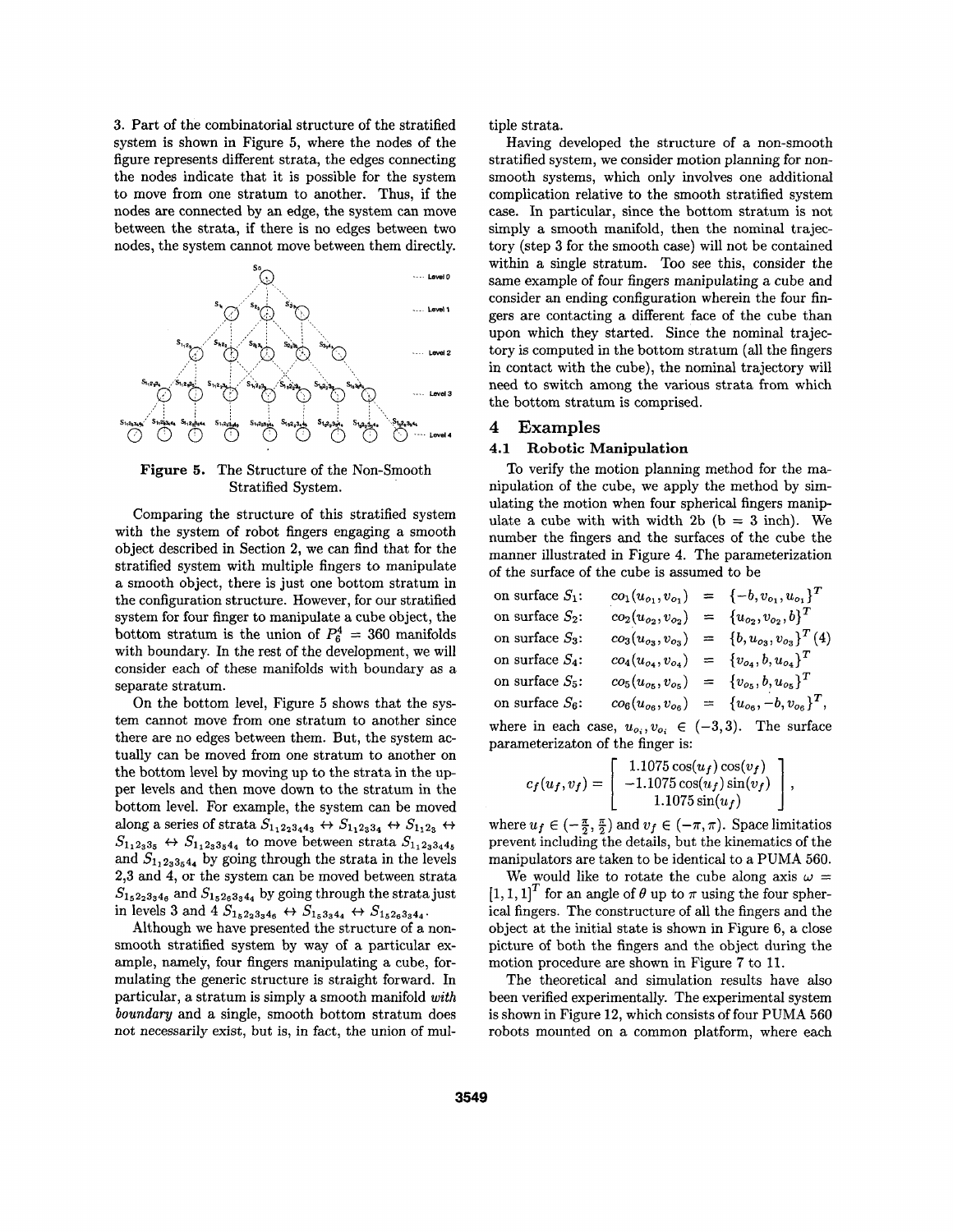<span id="page-4-0"></span>

**Figure 6.** Manipulation at  $\theta = 0$ 



**Figure 7.** Manipulation at  $\theta = 0.6$ 

robot has and identical spherical end effector. Three 8-axis Galil 1880 motion control boards are installed on one PC running Linux operating system to control the motion of the robots. An arbitrary motion can be specified for the object besides the motion we showed in the simulation session. Experiments show that algorithmically the method works as expected. Due to the highly nonlinear nature of the problem and the fundamentally open loop nature of the algorithm, only limited manipulation is possible before the cube is dropped. **A** future paper will detail current efforts to implement a visionbased system which will provide feedback information to the manipulation system, leading to more robust manipulation.

### **4.2 Legged Locomotion**

The algorithm was also verified via simulation on **a**  hexapod robot model as illustrated in [Figure](#page-1-0) *2.* The surface upon which the robot is locomoting is parameterized by

$$
h(x,y)=\frac{\mathrm{floor}\left(\mathrm{mod}(x,2)\right)\mathrm{floor}\left(\mathrm{mod}(y,2)\right)}{4}.
$$

which produces the partial "checker-board" height pat-tern in [Figure](#page-1-0) 2. The equations of motion for the hexa- $\theta(s) = 2\pi s$ ,  $\theta(s) = 2\pi s$ ,

$$
\dot{x} = \cos \theta (\alpha(h_1)u_1 + \beta(h_2)u_2)
$$
  
\n
$$
\dot{y} = \sin \theta (\alpha(h_1)u_1 + \beta(h_2)u_2)
$$
  
\n
$$
\dot{\theta} = l\alpha(h_1)u_1 - l\beta(h_2)u_2
$$



**Figure 8.** Manipulation at  $\theta = 1.2$ 



**Figure 9.** Manipulation at  $\theta = 1.8$ 

$$
\dot{\phi}_1 = u_1; \quad \dot{\phi}_2 = u_2 \n\dot{h}_1 = u_3; \quad \dot{h}_2 = u_4
$$

where  $(x, y, \theta)$  represents the planar position of the center of mass,  $\phi_1$  is the front to back angular deflection of legs  $1-4-5$ ,  $\phi_2$  is the angular deflection of legs  $2-3-6$ , *l* is the leg length and  $h_i$  is the height of the legs off the ground. The functions  $\alpha(h_1)$  and  $\beta(h_2)$  are defined by

$$
\alpha(h_1) = \begin{cases} 1 & \text{if } h_1 = 0 \\ 0 & \text{if } h_1 > 0 \end{cases} \qquad \beta(h_2) = \begin{cases} 1 & \text{if } h_2 = 0 \\ 0 & \text{if } h_2 > 0 \end{cases}
$$

Note that these simplistic equations literally require some foot slippage in order to describe the motion of a robot like the one illustrated in Figure *2;* however, we utilize this very simple model in order to clarify the presentation of the theory. **A** real robot could be designed to conform to such a kinematic model if the front and rear leg front to hack deflections were appropriately modified and if the "knee" joint were kinematically linked to the front to back deflections in such a manner as to prevent foot slippage.

[Figure](#page-5-0) **13** illustrates the motion of the hexapod **as**  it traverses the nonsmooth terrain following a nominal trajectory of

$$
x(s) = s
$$
  
\n
$$
y(s) = s
$$
  
\n
$$
\theta(s) = 2\pi s
$$

where  $s \in (0,1)$  parameterizes the path it follows. In such a case, the robot walks diagonally across the floor while "spinning" one complete revolution as it com-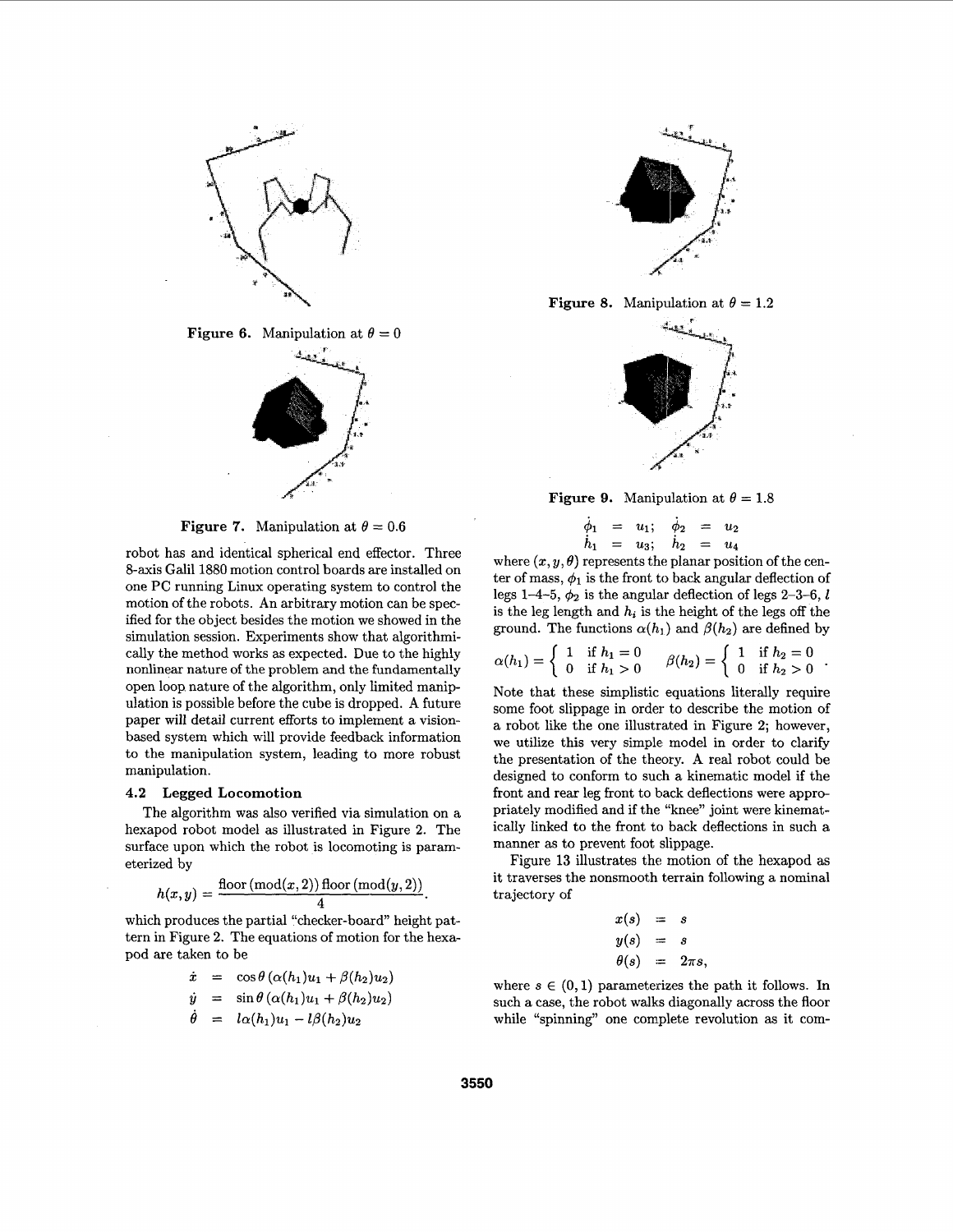<span id="page-5-0"></span>

**Figure 10.** Manipulation at  $\theta = 2.4$ 



**Figure 11.** Manipulation at  $\theta = 3.0$ 

pletes one unit diagonally in the *2* and y directions.

To make the presentation a manageable length, we assume that the robot's equations of motion are the same regardless of which combination of feet are on the lower level or up on the square bumps; although, we emphasize that this is not at all required by the theory previously presented. Furthermore, since all the bumps have the same height, then the bottom stratum is composed of all  $2^6 = 64$  possible different combinations of the various feet being either on the lower plane or higher bumps. We will denote the strata composing the bottom stratum by  $S_{000000}$  (all feet on the lower level) through  $S_{111111}$ . An easy numerical computation shows that the system traverses **45** members of the bottom strata **as s** goes from 0 to **2.** In particular, the first and last  $5$  strata and associated  $s$ -values are:

| S <sub>000010</sub>          | 0.0    |
|------------------------------|--------|
| $S_{001001}$                 | 0.0001 |
| $S_{001000}$                 | 0.0816 |
| $S_{000000}$                 | 0.1051 |
| $S_{000100}$                 | 0.1318 |
|                              |        |
| $S_{010100}$                 | 1.8682 |
| $S_{010110}$                 | 1.8792 |
|                              |        |
|                              | 1.8950 |
| $S_{010010}$<br>$S_{000010}$ | 1.9185 |

A plot of the motion of the robot near the end of its motion is illustrated in Figure **13.** The black



**Figure 12.** Manipulation of a Cube Object.



**Figure 13.** Hexapod motion.

dots represent the foot placement locations, illustrating the complex pattern of foot placements necessary to achieve the motion. We emphasize that this was a greatly simplified example in that **all** the bumps had the same height (so that it was only necessary to check if a foot was on a bump, rather than differentiate among the bumps; furthermore, the kinematics of the robot were assumed to be very simple and unchanged regardless of on which of the strata of which the bottom stratum is composed the robot is.

# *5* Conclusions and Future Work

This paper presented **an** extension of the stratified motion planning algorithm to the case where the domain upon which the robot is evolving is non-smooth, but known. The extension was rather straight forward in that, while the structure of the stratified space increased in complexity significantly due to the fact that the bottom stratum is actually a set of multiple strata, the only necessary modification to the algorithm is the need to compute the nominal trajectory through multiple bottom strata, which is relatively simple to do. The theory was illustrated with very simple examples.

Avenues of related current and future work include 1. supplementing the algorithm with a means for vi